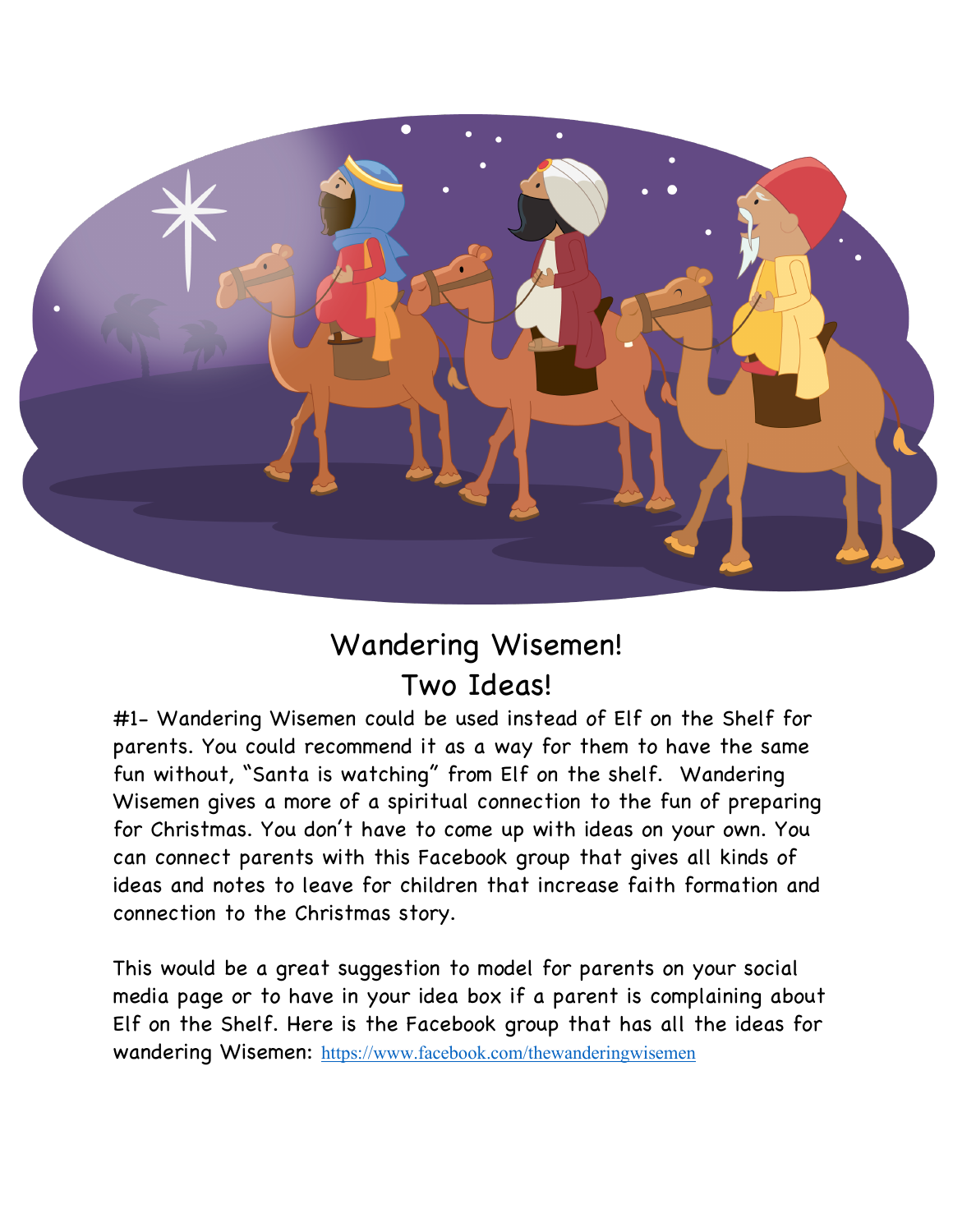#2-Epiphany is often a forgotten celebration. Epiphany is the celebration of the Magi following the star they saw the night Jesus was born for two years to bring gifts to Jesus. Epiphany begins Jan. 6, 2021 this year, but you could really use it to tie the kids to the story and into the church sanctuary with pictures. The Wandering Wisemen could start the last week of Advent. You could print out this picture or get your own Wandering Wisemen. Put them around the church and take pictures of them in multiple different locations and start with just one picture before Christmas telling them to watch for the Wandering Wisemen. After Christmas day, post the other pictures in texts and social media of how they are traveling through the church and what they are seeing. On January 3 or 10 you could teach Matthew 2:1-12.

Three teaching points with fun facts from the Magi story:

- 1. They were from the East. Most likely Zoroastrian (World's oldest monotheistic faith.) priests from Parthia or Persia (India). They did not study the Torah or Old Testament, but they studied the Avesta that taught there is only one God. Their studies brought them to follow the star to the Christ child. They were faithful people who knew the same God through a different faith practice.
	- What is our faith practice? United Methodist
	- What other faith practices do you know? Catholic, Baptist, Lutheran, Episcopalian, Jewish…
- 2. The Bible states three gifts were brought not necessarily that there were just three people who traveled to see Jesus. Gold, Frankincense, and Myrrh. Frankincense and Myrrh were sweetsmelling resins used for burning.
	- You can find these in oil form if you want the kids to smell them and get pretend gold coins. Put a little oil on a paper towel and put it in a snack bag labeled with the oil's name. Add a chocolate gold coin. Maybe print off their own Magi image. Place in a brown paper bag and label the Epiphany lesson. Pick up or drop off to families before the day you read the scripture. (Maybe in online Children's sermon or other recordings.) The Epiphany Bag gives them a sensory at